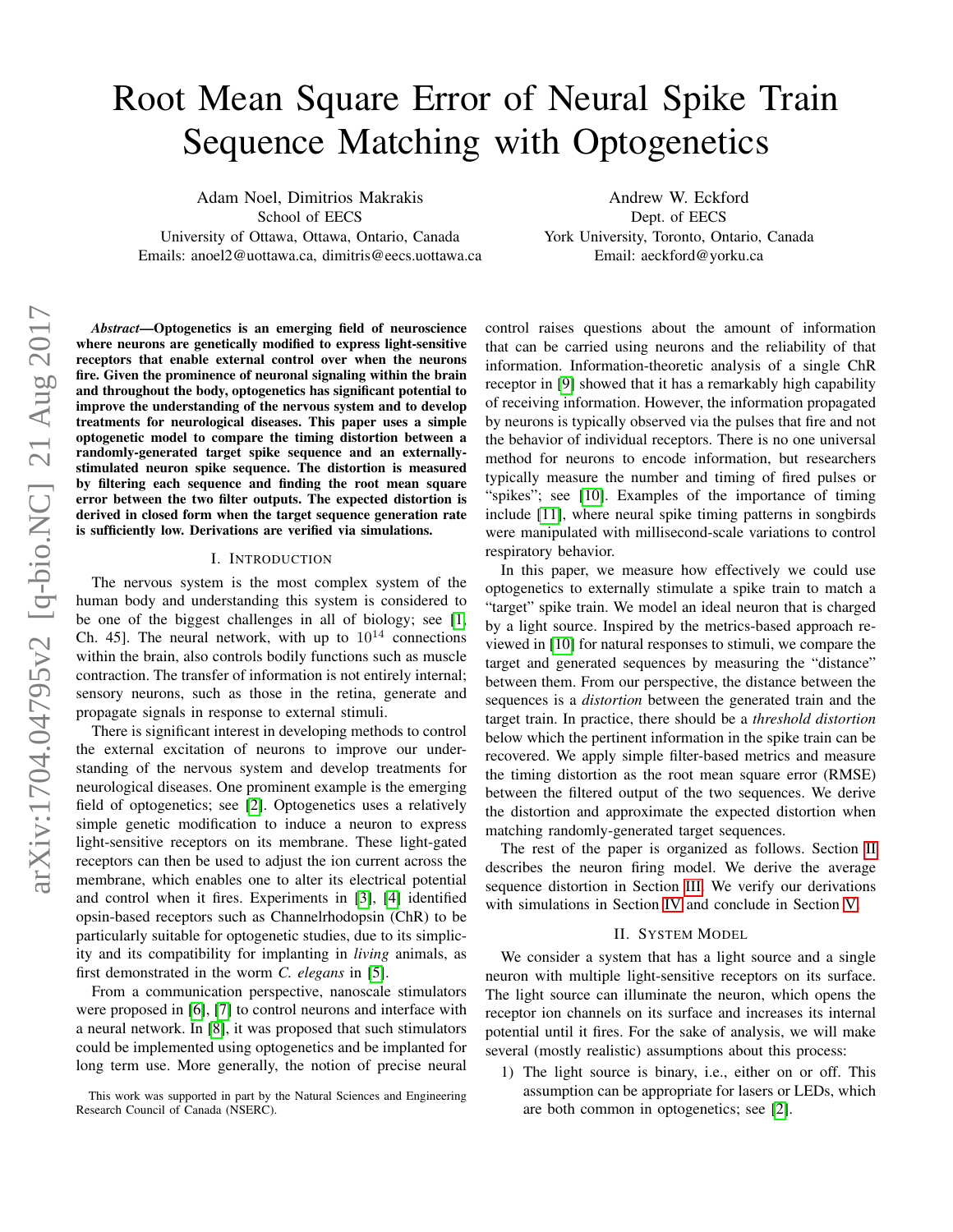

<span id="page-1-3"></span>Fig. 1. Illustration of the neuron model with integrate-and-fire. In this example,  $n_{\text{min}} = 3$ , i.e., spikes must be separated by at least 3∆t. In each interval when the light source is on, the voltage increases by  $\Delta V$ . Once the threshold  $\tau = 3\Delta V$  is reached, the neuron fires and resets to  $V(t) = 0$ .

- 2) The process of receptors opening is stochastic (e.g., see [\[4\]](#page-5-3)), but we assume that the current is equal to its expected value  $I_{on}$  when the light is on. This assumption is appropriate if the number of receptors on the neuron is sufficiently large.
- 3) The neuron uses the integrate-and-fire model from [\[12\]](#page-5-12) with capacitance C and threshold  $\tau$ . The integrate-andfire model provides analytical simplicity at the expense of some fidelity; generalization of this model is possible.
- 4) Time is discretized into slots of  $\Delta t$  that are shorter than the time necessary to charge the neuron. Specifically, there exists an integer  $n_{\text{min}}$  such that the integrate-andfire threshold satisfies

<span id="page-1-2"></span>
$$
\tau = n_{\min} \frac{I_{\text{on}} \Delta t}{C}.
$$
 (1)

In continuous time, the minimum firing time is  $t_{\min} =$  $n_{\min}\Delta t$ , but we will focus on the discrete time model.

In the following, we give some interpretive statements about our assumptions. Let  $V(t)$  represent the neuron potential as a function of time. From assumptions 1-3, when the light is on, the neuron behaves as an ideal capacitive circuit with a current  $I_{\text{on}}$ . Thus, if the light is on from time  $t_1$  to  $t_2$ , then the change in potential  $V(t_2) - V(t_1)$  is

<span id="page-1-1"></span>
$$
V(t_2) - V(t_1) = \frac{1}{C} \int_{t_1}^{t_2} I_{\text{on}} dt = \frac{I_{\text{on}}(t_2 - t_1)}{C}.
$$
 (2)

If the light is off, the current is zero, so  $V(t_2) - V(t_1) = 0$ .

From assumption 3, once  $V(t)$  exceeds the threshold  $\tau$ , the neuron fires and  $V(t)$  is immediately reset to zero.

From assumption 4, we will say that the light is synchronized with the discrete-time clock, and is either on or off for an entire interval  $\Delta t$ . Then from [\(2\)](#page-1-1) we can define  $\Delta V$  as

$$
\Delta V = V(t + \Delta t) - V(t) = \frac{I_{\text{on}} \Delta t}{C}
$$
 (3)

when the light source is on. Finally, since  $\tau = n_{\min} \Delta V$  from [\(1\)](#page-1-2), the light must be on for  $n_{\min}$  slots in order for the neuron to fire. This is depicted in Fig. [1.](#page-1-3)

In this work, we consider using the light source to generate a train of spikes to match a target sequence, where we are



<span id="page-1-4"></span>Fig. 2. Example of target sequence matching in discrete time, where the generated sequence is constrained by a charging time of  $n_{\text{min}} = 3$  slots. Slots are labeled chronologically and colored when there is a spike at the start of the slot. The target sequence has 4 pulses (shown in blue). The generated sequence can match the first 2 pulses (green), but the final 2 pulses (yellow) each have a delay of one slot.

constrained by the constrained by the time is the time in the time in the neuron of  $\alpha$  is the neuron of  $\alpha$  is the neuron of  $\alpha$  is the neuron of  $\alpha$  is the neuron of  $\alpha$  is the neuron of  $\alpha$  is the neuron of  $\alpha$  This matching problem is demonstrated in Fig. [2.](#page-1-4) We suppose that there is a target spike train  $\vec{u}$  that we define by the timing of its individual spikes, i.e.,  $\vec{u} = \{u_1, u_2, \dots, u_M\}$ , where  $u_i$ is the time slot when the *i*th spike fires. We assume that  $\vec{u}$  is known *a priori*. We may not be able to generate  $\vec{u}$  perfectly, e.g., it may be the superposition of spike trains from multiple neurons, but instead we use the light source to generate the sequence  $\vec{v} = \{v_1, v_2, \dots, v_N\}$ . The only constraint on neuron firing times in  $\vec{v}$  that we consider is the time that it takes to charge up the neuron to the threshold voltage  $\tau$ . Since  $\vec{u}$  is known *a priori*, we can turn on the light source and begin charging the neuron *before* the corresponding target firing time. As long as a given target spike is at least  $n_{\text{min}}$  slots since the previous spike, then we can generate a corresponding spike at the precise target time. This is a simplified and ideal generation model but it facilitates tractable analysis. An interesting variation for future work is to refrain from matching a spike if that enables us to match future spikes, e.g., omit generating a spike to match the target in the 7th time slot in Fig. [2](#page-1-4) so that we can match the target in the 10th time slot.

Our goal in the remainder of this paper is to measure the "distance" of the sequence  $\vec{v}$  from the sequence  $\vec{u}$ , subject to a distance or distortion measure  $d(\vec{u}, \vec{v})$ . Obviously, if all spikes in  $\vec{u}$  are separated by at least  $n_{\text{min}}$  slots, then in our model we can generate  $\vec{v} = \vec{u}$  and we should have  $d(\vec{u}, \vec{v}) = 0$ .

### III. RMSE IN GENERATED SPIKE TRAINS

<span id="page-1-0"></span>In this section, we present the filter-based metric model from [\[10\]](#page-5-9) for comparing spike trains and apply it to measure the root mean square error (RMSE) of the timing distortion between the target sequence  $\vec{u}$  and the generated sequence  $\vec{v}$ . We then simplify the RMSE when the filter has a length of 1 or 2 time slots and derive the expected distortion.

#### *A. Filter-Based Model from [\[10\]](#page-5-9)*

There is no one universal method to encode information in a spike train, but in this work we focus on a filter-based metric that enables some discretion in how to measure the distortion. We begin by mapping the spike trains  $\vec{u}$  and  $\vec{v}$  onto the vector space of functions; see [\[10\]](#page-5-9) for a more general discussion and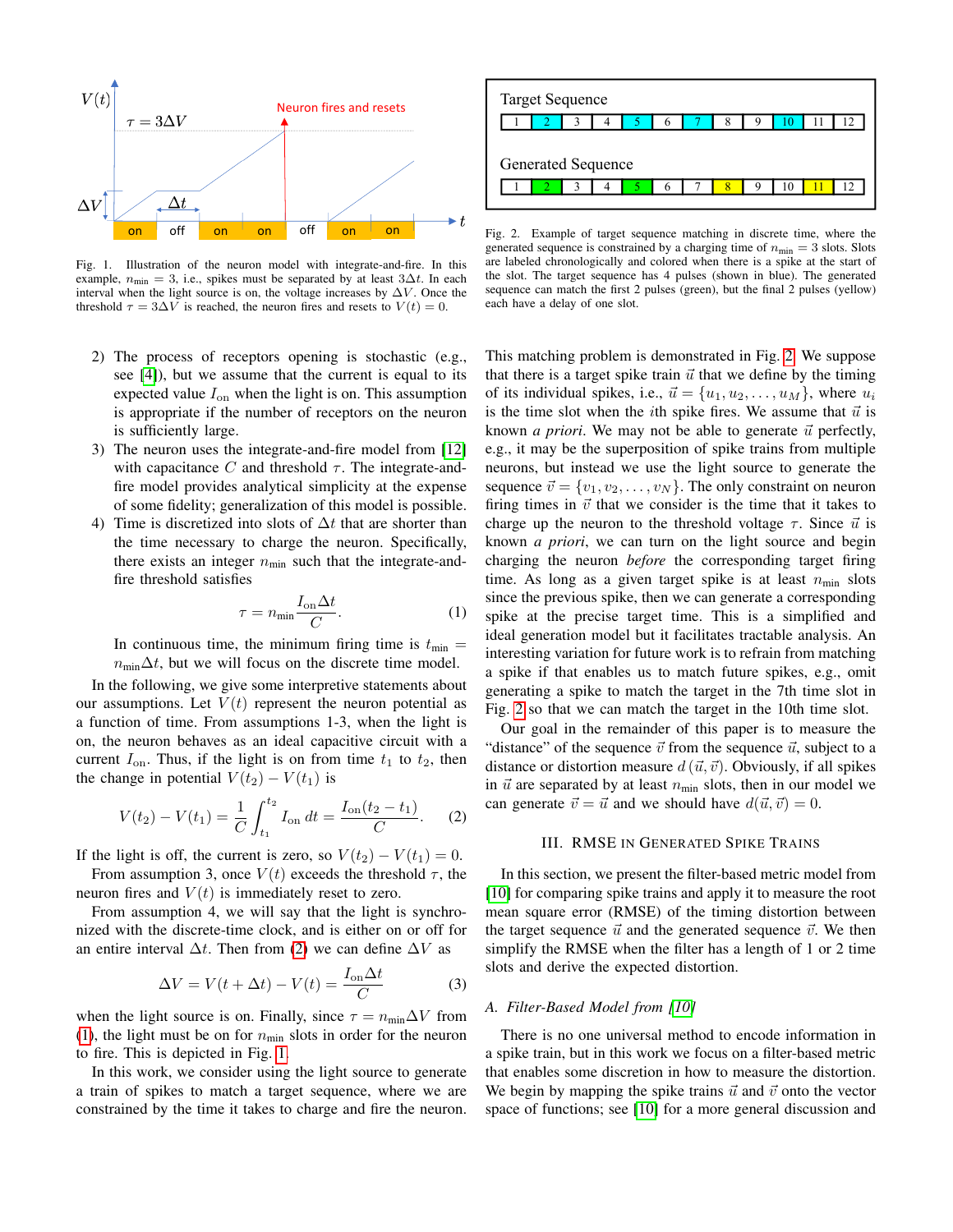additional examples. A discrete time model of the  $\ell^{\rm p}$  norm distortion in [\[10,](#page-5-9) Eq. (17)] between sequences  $\vec{u}$  and  $\vec{v}$  is

<span id="page-2-0"></span>
$$
d\left(\vec{u},\vec{v}\right) = \left(\sum_{n} \left|f\left[n;\vec{u}\right] - f\left[n;\vec{v}\right]\right|^{p}\right)^{1/p},\tag{4}
$$

where *n* is the time index and  $f[n; \cdot]$  is the mapping function that maps a sequence to a vector space. We use a filter function with a kernel  $h[n]$ , such that the sequence  $\vec{u}$  maps as

<span id="page-2-1"></span>
$$
f[n; \vec{u}] = \sum_{i=1}^{M} h[n - u_i].
$$
 (5)

For ease of analysis, we are interested in finite-length kernels. Other kernels considered in [\[10\]](#page-5-9) include the Gaussian filter and the exponential filter, but they are outside the scope of this work. Notably, the exponential filter associates the mapping function with a neuron's post-synaptic conductance.

## *B. Filter-Based Metric with RMSE*

We now focus on the  $\ell^2$  norm, i.e., the Euclidean distance or RMSE between the two sequences in vector space, which we will see is sensitive to the timing of the individual spikes in  $\vec{u}$  and  $\vec{v}$ . From [\(4\)](#page-2-0) and [\(5\)](#page-2-1), the distortion can be written as

$$
d(\vec{u}, \vec{v}) = \left(\sum_{n} \left(\sum_{i=1}^{M} h[n - u_i] - \sum_{i=1}^{N} h[n - v_i]\right)^{2}\right)^{\frac{1}{2}}
$$
  
\n
$$
= \left(\sum_{n} \left[\left(\sum_{i=1}^{M} h[n - u_i]\right)^{2} + \left(\sum_{i=1}^{N} h[n - v_i]\right)^{2}\right]
$$
  
\n
$$
- 2 \sum_{i=1}^{M} \sum_{j=1}^{N} h[n - u_i] h[n - v_j]\right]^{\frac{1}{2}}
$$
  
\n
$$
= \left(\sum_{i=1}^{M} \sum_{n} h^{2}[n - u_i] + \sum_{i=1}^{N} \sum_{n} h^{2}[n - v_i]\right)^{\frac{1}{2}}
$$
  
\nTarget energy  
\n
$$
+ 2 \sum_{i=1}^{M} \sum_{j=i+1}^{M} \sum_{n} h[n - u_i] h[n - u_j] +
$$
  
\nTarget density  
\n
$$
+ 2 \sum_{i=1}^{N} \sum_{j=i+1}^{N} \sum_{n} h[n - v_i] h[n - v_j]
$$
  
\nGeneral density  
\nGeneral density

where we label the terms in [\(6\)](#page-2-2). The two *energy* terms describe the energy of the two filtered sequences. The *density* terms describe the proximity of the individual spikes in each sequence to the other spikes in the *same* sequence. The *overlap* *measure* describes the proximity of the individual spikes in  $\vec{v}$  to the spikes in  $\vec{u}$ . It can be shown, as expected, that the distortion is minimized to  $d(\vec{u}, \vec{v}) = 0$  when the overlap measure is maximized, i.e., when  $\vec{v} = \vec{u}$ .

We have not yet placed any constraints on the form of the kernel  $h[n]$  or the two sequences. To simplify the distortion measure, we now impose that we generate a sequence of the same length as the target sequence, i.e.,  $N = M$ , such that we can write the timing of each spike in  $\vec{v}$  as  $v_i = u_i + a_i$ , where  $a_i$  is the offset of the *i*th generated spike from the target time. Thus, we can write the distortion as

$$
d(\vec{u}, \vec{v}) = \left(2\sum_{i=1}^{M} \sum_{n} h^{2} [n - u_{i}] + 2\sum_{i=1}^{M} \sum_{j=i+1}^{M} \left(\sum_{n} h [n - u_{i}] h [n - u_{j}] + \sum_{n} h [n - u_{i} - a_{i}] h [n - u_{j} - a_{j}] \right) - 2\sum_{i=1}^{M} \sum_{j=1}^{M} \sum_{n} h [n - u_{i}] h [n - u_{j} - a_{j}] \right)^{\frac{1}{2}}.
$$
\n(7)

<span id="page-2-3"></span>Our notion of "proximity" between spikes when measuring the overlap or density of sequences is particularly sensitive to the length of the kernel  $h[n]$ . To explore this further, we next consider kernels of length  $\Delta W = 1$  and  $\Delta W = 2$  discrete time slots. Furthermore, we assume for simplification that the spike times in the target sequence  $\vec{u}$  are all unique (i.e., there is no more than one spike in a given slot), and without loss of generality that they are sorted in increasing order.

<span id="page-2-5"></span>*1) Distortion with Kernel of Length 1:* If  $\Delta W = 1$ , then the density of the target sequence must be 0, i.e., there is no partial overlap between spikes in the same sequence. Every spike in the generated sequence either perfectly matches or misses a target spike; partial overlap between the two sequences is not possible. Relative to other kernel lengths, the *overlap* term is minimized. From the perspective of matching  $\vec{u}$  with  $\vec{v}$ , this distortion measure discards every generated spike that does not align with any target spike and the severity of the misalignment does not matter (unlike, for example, a distortion metric that measures the delay). In other words, the timing of the spikes must be *perfectly synchronous* to have  $d(\vec{u}, \vec{v}) = 0$ .

<span id="page-2-2"></span>Applying a Kronecker delta kernel, where  $h[n] = \delta[n]$ , the distortion in [\(7\)](#page-2-3) becomes

<span id="page-2-4"></span>
$$
d(\vec{u}, \vec{v}) = \left(2M - 2\sum_{i=1}^{M} \sum_{j=1}^{M} \left(u_i \stackrel{?}{=} u_j + a_j\right)\right)^{\frac{1}{2}}, \quad (8)
$$

where  $(u_i \stackrel{?}{=} u_j + a_j)$  is an indicator function with value 1 if the equality is true.  $Eq. (8)$  $Eq. (8)$  is in a form that we can readily evaluate from the target sequence  $\vec{u}$  and the offset sequence  $\vec{a} = \{a_1, a_2, \dots, a_M\}$ . We note that [\(8\)](#page-2-4) does *not* impose that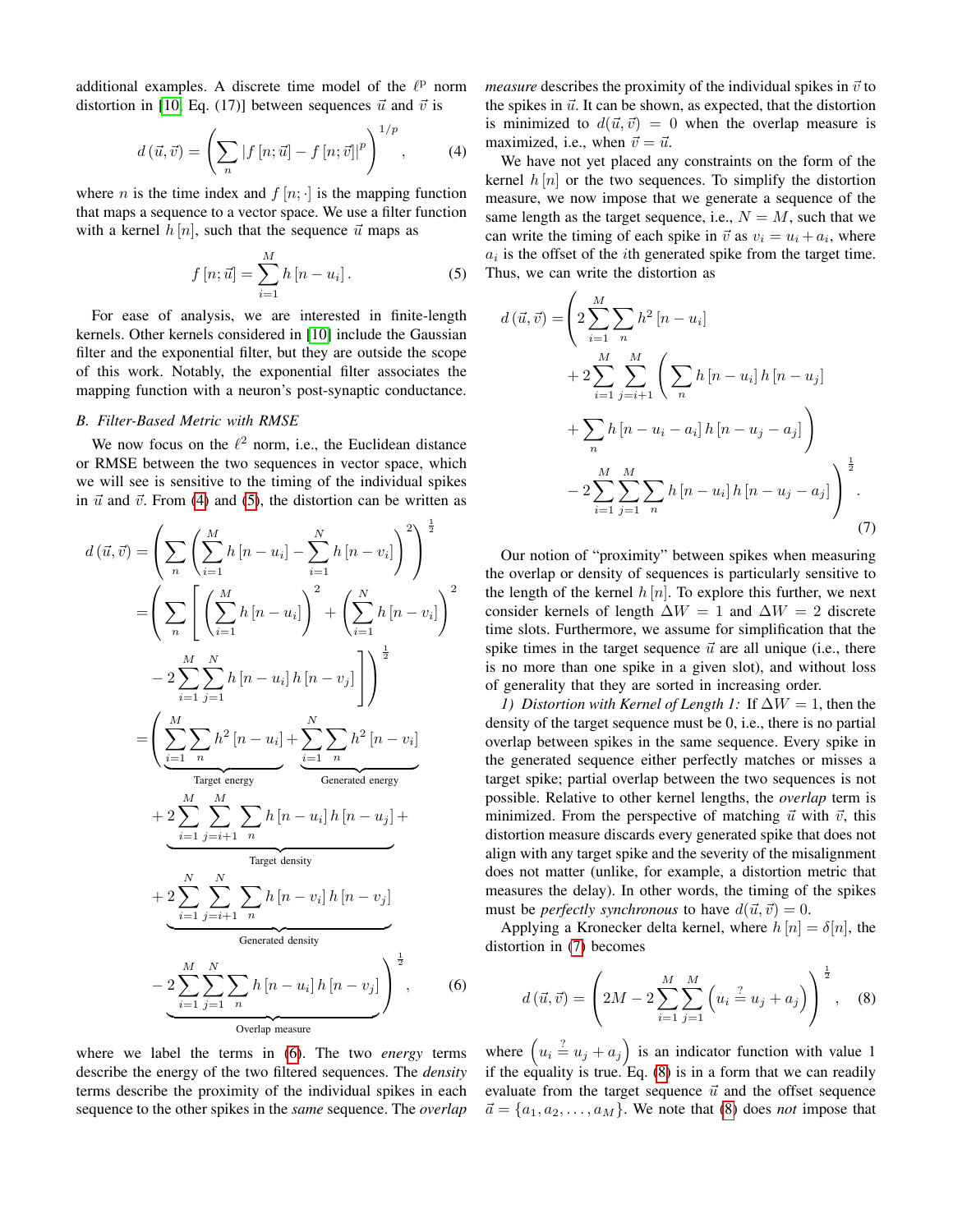a generated spike has to align with its corresponding target in order to prevent distortion due to that spike, nor does it make any assumptions about the individual offset values  $a_i$ (i.e., they could be any integer). However, since we cannot generate multiple spikes simultaneously (because we must recharge the neuron after every spike generation), we know that the indicator function can only be true for at most one value of  $j$  for every value of  $i$  (and vice versa).

Next, we consider the expected distortion measure  $d(\vec{u}, \vec{v})$ . In order to do so, we must make additional assumptions about the target sequence and the offset sequence. We impose that each offset  $a_i$  must be a *delay*, such that  $a_i \geq 0$ . We also assume that the target sequence is sparse, such that it has no more than 2 spikes within any interval of  $2n_{\text{min}}$  slots, where  $n_{\text{min}}$  is the minimum number of slots between spikes in  $\vec{v}$ . Thus, each  $a_j$  will only depend on the values of the corresponding  $u_j$  and  $u_{j-1}$ , such that we are never waiting to generate more than 1 spike at a time. By imposing these assumptions, a generated spike that occurs at the same time as a target spike must be intended for that target, and we can approximate the distortion in [\(8\)](#page-2-4) as

<span id="page-3-0"></span>
$$
d\left(\vec{u},\vec{v}\right) \approx \left(2M - 2\sum_{i=1}^{M} \left(a_i \stackrel{?}{=} 0\right)\right)^{\frac{1}{2}}.\tag{9}
$$

Let us consider whether the assumptions for [\(9\)](#page-3-0) prevent us from satisfying  $(u_i \stackrel{?}{=} u_j + a_j)$  in [\(8\)](#page-2-4) when  $a_i \neq 0$ . We  $\left(u_i\right)\overset{?}{=} u_j + a_j\right)$  could only be true for some  $i \neq j$ . We've can prove by contradiction that this is true. If  $a_i \neq 0$ , then imposed that  $a_i$  must be non-negative, so we can only consider  $j < i$ . The most recent case to satisfy the indicator function would be  $j = i - 1$ , such that  $u_i = u_{i-1} + a_{i-1}$ . However, if  $a_{i-1} \neq 0$ , then  $u_{i-1} - u_{i-2} < n$ <sub>min</sub>, and the timing of the  $(i-2)$ th,  $(i-1)$ th, and *i*th spikes violates our assumption that there can be no more than 2 target spikes within any interval of  $2n_{\text{min}}$  slots. So, we only need to look for cases of  $a_i = 0$ , i.e., when spikes are generated with no delay, which leads to [\(9\)](#page-3-0). From [\(9\)](#page-3-0), we see that the distortion measure is reduced for each spike that is generated without delay.

We are able to determine the expectation of the approximate distortion in [\(9\)](#page-3-0). First, we need the probability that  $a_i = 0$ . Since  $\vec{u}$  is increasing, the first offset  $a_1 = 0$ . For  $i > 1$ , we know that  $a_i = 0$  if there is sufficient separation between the current and previous target spikes, i.e., if  $u_i - u_{i-1} \ge n_{\text{min}}$ . To maximize the entropy of the target sequence, we assume that the number of slots separating consecutive target spikes follows a geometric distribution with probability  $p_T$ ; see [\[13\]](#page-5-13). Thus, we can estimate the probability that  $a_i = 0$  as

$$
Pr(a_i = 0) \approx Pr(u_i - u_{i-1} \ge n_{min})
$$
  
=  $(1 - p_T)^{n_{min} - 1}$ , (10)

and so  $(a_i \stackrel{?}{=} 0), i > 1$ , is a Bernoulli random variable with success probability  $(1 - p_T)^{n_{min} - 1}$ . Furthermore, the summation  $X = \sum_{i=2}^{M} (a_i \stackrel{?}{=} 0)$ , which is the number of target spikes (after the initial spike) that we can generate with no delay,

is a Binomial random variable with  $M - 1$  trials and value  $x$ . From the properties of functions of random variables (see [\[14\]](#page-5-14)), we can then write the *expected* distortion as follows:

$$
\overline{d}(\vec{u}, \vec{v}) = \mathbf{E} [d(\vec{u}, \vec{v})] \approx \sum_{x=0}^{M-1} (2M - 2 - 2x)^{\frac{1}{2}} p(x)
$$
  
= 
$$
\sum_{x=0}^{M-1} (2M - 2 - 2x)^{\frac{1}{2}} {M-1 \choose x}
$$
  

$$
\times (1 - p_{\text{T}})^{x(n_{\text{min}}-1)} (1 - (1 - p_{\text{T}})^{n_{\text{min}}-1})^{M-1-x},
$$
\n(11)

<span id="page-3-2"></span>where  $p(x)$  is the probability mass function (PMF) of the random variable X.

*2) Distortion with Kernel of Length 2:* If ∆W > 1, then partial overlap between spikes is possible, and the degree of distortion is less sensitive to the precise alignment of the spikes. For example, let us consider the case  $\Delta W = 2$ , such that  $h[n] = h_0 \delta[n] + h_1 \delta[n-1]$ . The degree of overlap within a sequence is still limited and can only occur between consecutive spikes, i.e., the *i*th spike can overlap the  $(i + 1)$ th spike but not the  $(i + 2)$ th. By applying this constraint, it can be shown that the distortion in [\(7\)](#page-2-3) simplifies to

$$
d(\vec{u}, \vec{v}) = \left(2M(h_0^2 + h_1^2) + 2\sum_{i=1}^{M-1} h_0 h_1 (u_{i+1} \stackrel{?}{=} u_i + 1) - 2\sum_{i=1}^{M} \sum_{j=1}^{M} \left[ (h_0^2 + h_1^2)(u_i \stackrel{?}{=} u_j + a_j) + h_0 h_1 (u_i \stackrel{?}{=} u_j + a_j \pm 1) \right] \right)^{\frac{1}{2}},
$$
(12)

<span id="page-3-1"></span>which is exact. To simplify [\(12\)](#page-3-1) and approximate the mean distortion, we assume that every offset must be a delay and that the target sequence has no more than 2 spikes within any interval of  $2(n_{min} + 1)$  slots. Then, as in the case where  $\Delta W = 1$ , the only slots that could have overlap between  $\vec{u}$ and  $\vec{v}$  is when a spike can be generated at the same time as its corresponding target with no delay, i.e.,  $a_i = 0$ . We also assume that the number of slots separating consecutive target spikes follows a geometric distribution with probability  $p_T$ . Applying these assumptions to [\(12\)](#page-3-1) leads to

$$
d(\vec{u}, \vec{v}) \approx \left(2M(h_0^2 + h_1^2) + 2h_0h_1\sum_{i=1}^{M-1} (u_{i+1} \stackrel{?}{=} u_i + 1) - 2(h_0^2 + h_1^2) \left(1 + \sum_{i=2}^{M} (u_i - u_{i-1} \stackrel{?}{\geq} n_{\text{min}})\right)\right)^{\frac{1}{2}}.
$$
\n(13)

<span id="page-3-3"></span>The summation  $X_1 = \sum_{i=1}^{M-1} (u_{i+1} \stackrel{?}{=} u_i+1)$  is a Binomial random variable with  $M-1$  trials, success probability  $p_T$ , and value  $x_1$ . Analogously to the case where  $\Delta W = 1$ , the summation  $X_2 = \sum_{i=2}^{M} (u_i - u_{i-1} \overset{?}{\geq} n_{\text{min}})$  is a Binomial random variable with  $\overline{M-1}$  trials, success probability  $(1 - p_T)^{n_{min}-1}$ ,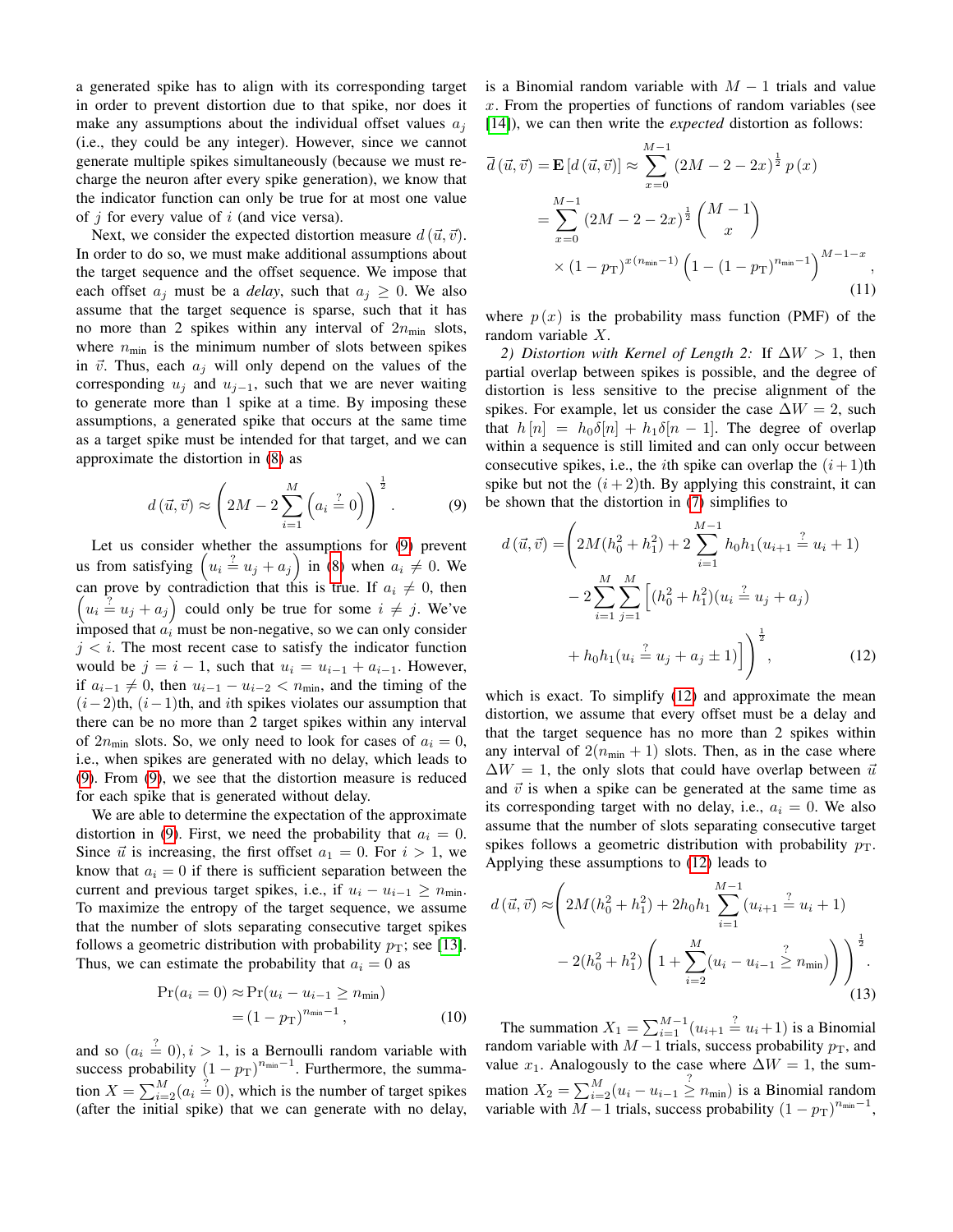and value  $x_2$ . Qualitatively,  $X_1$  is the number of target spikes that are in the slot *immediately* following the previous target spike, and X<sup>2</sup> is the number of target spikes that are *at least*  $n_{\text{min}}$  slots after the previous target spike.

Next, we approximate the expected distortion. The difference between this case and  $\Delta W = 1$  is that we must determine the joint PMF  $p(x_1, x_2)$  of two *dependent* Binomial random variables  $X_1$  and  $X_2$ . We derive the joint PMF using the multiplicative rule for joint probabilities, i.e.,

$$
p(x_1, x_2) = p(x_2|x_1) p(x_1), \qquad (14)
$$

where  $p(x_1)$  is the Binomial PMF with  $M-1$  trials and success probability  $p_T$ . Given knowledge of  $x_1$ , there are fewer trials for the occurrence of  $x_2$  (reduced to  $M - 1 - x_1$ ) but a higher success probability  $(1 - p_T)^{n_{min} - 2}$ . Thus, we can write the expected distortion as

$$
\overline{d}(\vec{u},\vec{v}) \approx \sum_{x_1=0}^{M-1} \sum_{x_2=0}^{M-1-x_1} \left[ (2M - 2 - 2x_2)(h_0^2 + h_1^2) + 2h_0h_1x_1 \right]^{\frac{1}{2}} p(x_1, x_2)
$$
  
\n
$$
= \sum_{x_1=0}^{M-1} {M-1 \choose x_1} p_T^{x_1} (1 - p_T)^{M-1-x_1}
$$
  
\n
$$
\times \sum_{x_2=0}^{M-1-x_1} \left[ (2M - 2 - 2x_2)(h_0^2 + h_1^2) + 2h_0h_1x_1 \right]^{\frac{1}{2}}
$$
  
\n
$$
\times {M-1-x_1 \choose x_2} (1 - p_T)^{x_2(n_{\min}-2)}
$$
  
\n
$$
\times (1 - (1 - p_T)^{n_{\min}-2})^{M-1-x_1-x_2}, \qquad (15)
$$

which is exact for a low target spike density. However, its verbosity makes it less intuitive than [\(11\)](#page-3-2), i.e., when  $\Delta W = 1$ .

*3) Consideration of Longer Kernels:* A comparison between [\(8\)](#page-2-4) and [\(12\)](#page-3-1) demonstrates the increase in complexity when we need to account for partial overlap between filtered spikes in the same or different sequences. However, the approximations that we applied to simplify the distortion and derive the expected distortion suggest that a tractable expression to approximate the distortion for any arbitrary filter length is feasible. We leave such consideration for future work.

#### IV. NUMERICAL RESULTS

<span id="page-4-0"></span>In this section, we evaluate the performance of the RMSE timing distortion metric that we derived in Section [III.](#page-1-0) We assume throughout this section that the target sequence  $\vec{u}$  has  $M = 10$  spikes that are generated with success probability  $p_{\text{T}} \in [10^{-3}, 1]$  in every discrete time slot. We generate target sequences by simulating the geometric distribution, and all simulation results are generated by averaging over at least  $10<sup>4</sup>$  sequences for each  $p<sub>T</sub>$ , such that every plotted simulation point has an insignificant confidence interval. We consider a minimum charging time  $t_{\min} = 2$  ms, which is consistent with the typical neuron recovery time; see [\[1,](#page-5-0) Ch. 45]. We use discrete time slots of length  $\Delta t = 0.5$  ms, so there is a minimum of  $n_{\text{min}} = 4$  slots between generated spikes.



<span id="page-4-1"></span>Fig. 3. Average RMSE  $\overline{d}$  ( $\overline{u}$ ,  $\overline{v}$ ) as a function of the target firing probability  $p_T$  in each time slot. The expected analytical curve is evaluated from [\(11\)](#page-3-2). The actual observed distortion is calculated using [\(8\)](#page-2-4), and the approximate observed distortion is calculated using [\(9\)](#page-3-0).

For the filter of length  $\Delta W = 1$ , we consider the Kronecker delta kernel so that we can apply the results from Section [III-B1.](#page-2-5) For the filter of length  $\Delta W = 2$ , we consider filter coefficients  $\{h_0, h_1\} = \{\sqrt{0.5}, \sqrt{0.5}\}$ , so that each coefficient is weighted equally and the sum of the squares of the coefficients is equal to that of the Kronecker delta.

<span id="page-4-2"></span>In Fig. [3,](#page-4-1) we measure the average RMSE as a function of the target spike generation probability  $p_T$  for the filter of length  $\Delta W = 1$ . We use two methods to calculate the simulated distortion. The true simulated distortion is measured using [\(8\)](#page-2-4). We approximate the simulated distortion using [\(9\)](#page-3-0), where we assume that  $p_T$  is sufficiently low, i.e., that  $\vec{u}$  is sparse. The expected analytical curve is plotted using [\(11\)](#page-3-2) and also assumes that  $\vec{u}$  is sparse.

We observe in Fig. [3](#page-4-1) that all three curves agree well when  $p_T < 4\%$ , such that the timing of a given generated spike in  $\vec{v}$  primarily depends on the timing of only one previous spike in  $\vec{u}$ . For  $p_T \geq 4\%$ , we often have two or more spikes within an interval of  $2n_{\text{min}}$  slots, i.e., spikes occur sufficiently often that multiple previous spikes in  $\vec{u}$ affect the timing of spikes in  $\vec{v}$ . This generally leads to the expected distortion acting as a lower bound. However, for *very* high spike generation probabilities, i.e.,  $p_T \geq 40\%$ , the true distortion becomes *lower* than predicted by the expected curve. This is because there are so many target spikes in  $\vec{u}$ that delayed spikes in  $\vec{v}$  are likely to occur at the same time as future spikes in  $\vec{u}$ , i.e.,  $u_i = u_j + a_j$  for some  $j < i$ . Examples of this are shown in Fig. [4.](#page-5-15) Such occurrences are not accounted for in the derivations of the approximations, where spikes in  $\vec{v}$  must align with the *corresponding* spikes in  $\vec{u}$ , but from [\(8\)](#page-2-4) these asynchronous overlaps lead to a smaller distortion. Thus, the expected distortion is a lower bound in the "low density" regime but an upper bound in the "high density" regime. We also note that the approximate simulated